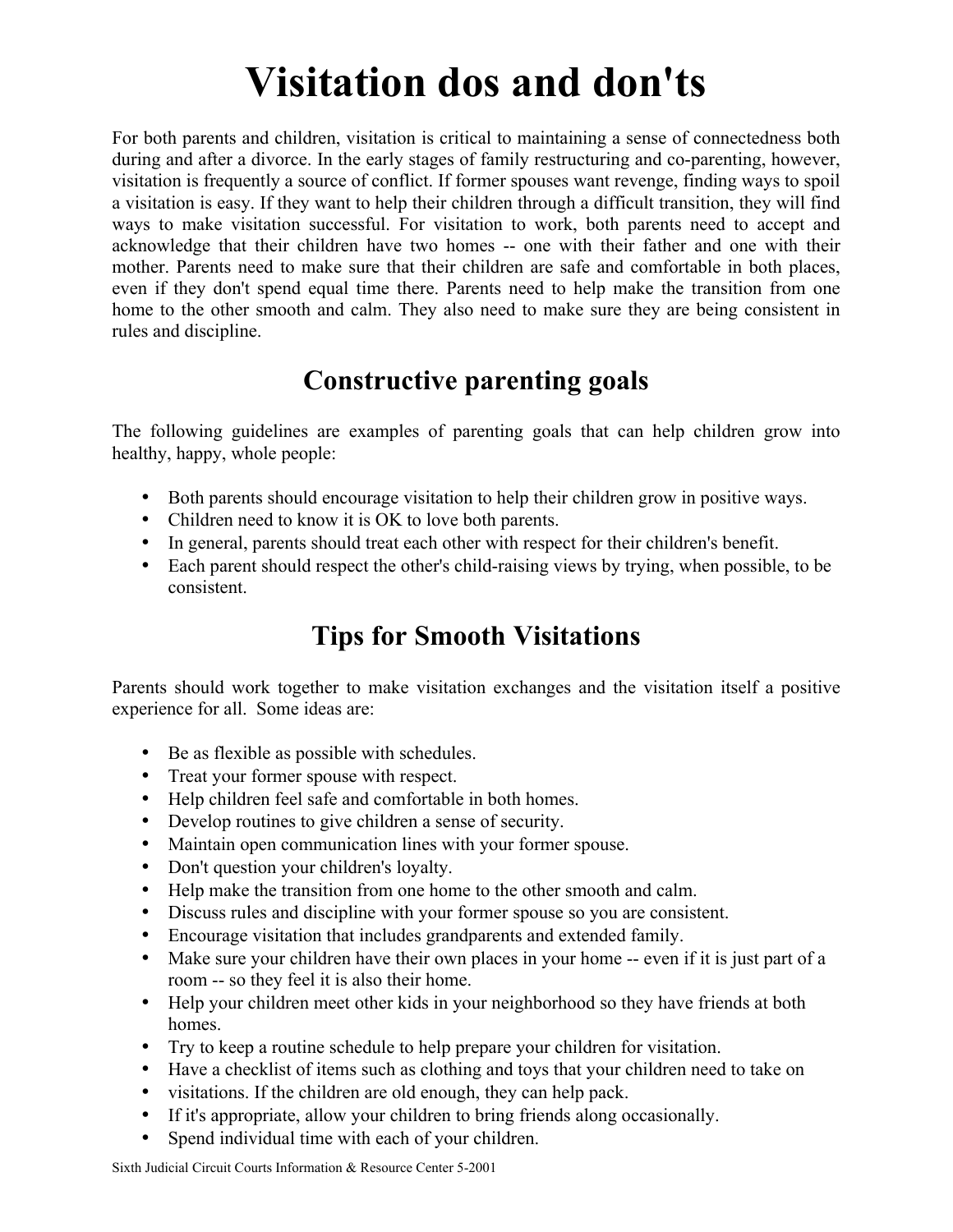### **Show respect for your former spouse and concern for your children.**

Continuing conflicts between parents creates tension at the time of exchange and often put the children in the middle. Putting aside past animosity makes visitation a much more rewarding experience and allows everyone to get on with their lives while maintaining good parent/child relationships.

- Be on time.
- Inform your former spouse if a new person such as a babysitter or romantic partner will be part of the visitation.
- Share changes in your address, home and work phone numbers, and job with your
- former spouse.
- Each parent is entitled to know where the children are during visitations. They should also know if the children are left with other people such as babysitters or friends when the other parent is not there.
- Parents should try to agree on their children's religious education, as well as who is
- responsible for overseeing it.
- Parents should tell each other their current addresses and home and work phone numbers.
- Both parents should realize that visitation schedules may change as children age and their needs change.

## **Visitation Dos**

The following suggestions represent strategies parents can use to achieve parenting goals:

#### **Be flexible about visitation schedules.**

- Give the other parent advance notice of changes in your schedule.
- Remember to give the other parent your vacation schedule in advance.
- Remember that your children may have plans that could affect your visitation schedule.

#### **Make visitation a normal part of life.**

- Find activities that give you and your children an opportunity to build your relationship.
- Allow time together without planned activities just to "hang out."
- Provide a balance between fun and responsibility for your children.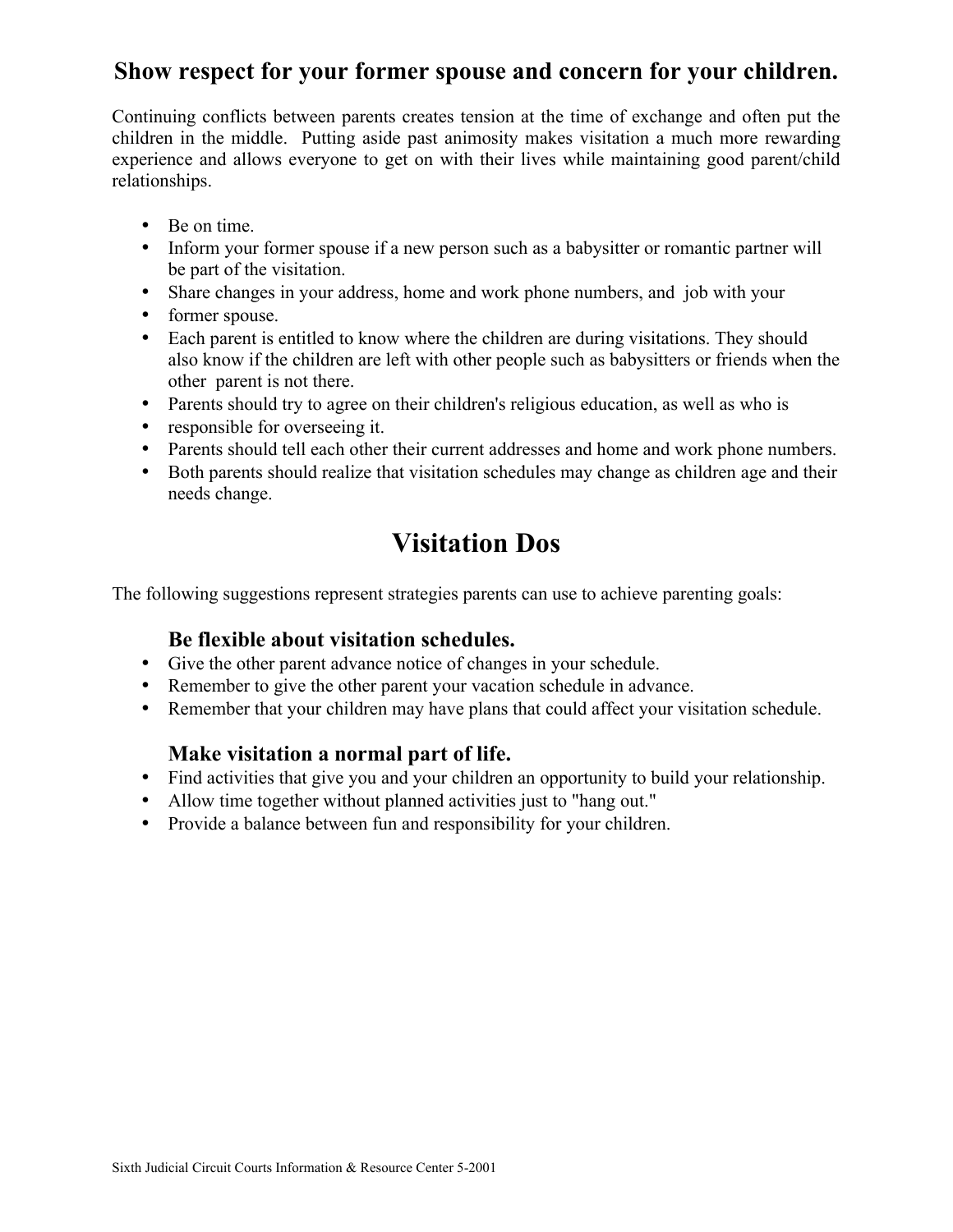## **Visitation Don'ts**

Some parents use visitation to achieve destructive goals. These are goals based on revenge, such as one parent hurting the other or disrupting his or her life. To achieve those goals, parents may use destructive behaviors that can create a more hostile environment and seriously damage relationships. Destructive strategies can be deeply hurtful to children caught in the middle. Following are tips for avoiding destructive behavior:

#### **Don't refuse to communicate with your former spouse.**

- Don't use your children to relay divorce-related messages on issues such as child support. Those issues should be discussed by adults only.
- Don't make your children responsible for making, canceling, or changing visitation plans. Those are adult responsibilities.
- Don't use your children to spy on your former spouse.
- Don't fight with the other parent during drop-off and pickup times. Deal with important issues when your children cannot overhear.

#### **Don't disrupt your children's relationship with their other parent.**

- Don't make your children feel guilty about spending time with their other parent.
- Don't use visitation as a reward for good behavior, and don't withhold it as punishment for poor behavior.
- Don't tell your children you will feel lonely and sad if they visit their other parent.
- Don't withhold visitation to punish your former spouse for problems such as missed child support payments. Withholding visitation punishes your children, who are not guilty.
- Don't withhold visitation because you feel your former spouse doesn't deserve to see the children. Unless a parent is a genuine threat, adults and children need to see each other.
- Don't use false abuse accusations to justify withholding visitation.
- Don't let activities such as sports and hobbies interfere with the time your children spend with their other parent. Your former spouse can transport the children to those activities if needed and can sometimes participate.
- Don't pressure your children about leaving clothes or toys at their other parent's home. The children need to feel they belong in both places.
- Don't falsely claim that your children are sick to justify withholding visitation.
- Don't withhold phone calls to your children from their other parent.
- Don't put down the other parent's new romantic partner.

#### **Don't allow your anger to affect your relationship with your children.**

• Don't hurt your children by failing to show up for visitation or by being late.

#### **Don't spoil your children to buy their loyalty and love.**

- Don't let your children blackmail you by refusing to visit unless you buy them something.
- Don't try to bribe your children.
- Don't feel you need to be your children's buddy for visitations to be successful. Your children need you to be a parent.
- Don't try to fill every minute of a visit. Allow some down time for routine activities such as cooking or laundry, or quiet time just to be together.